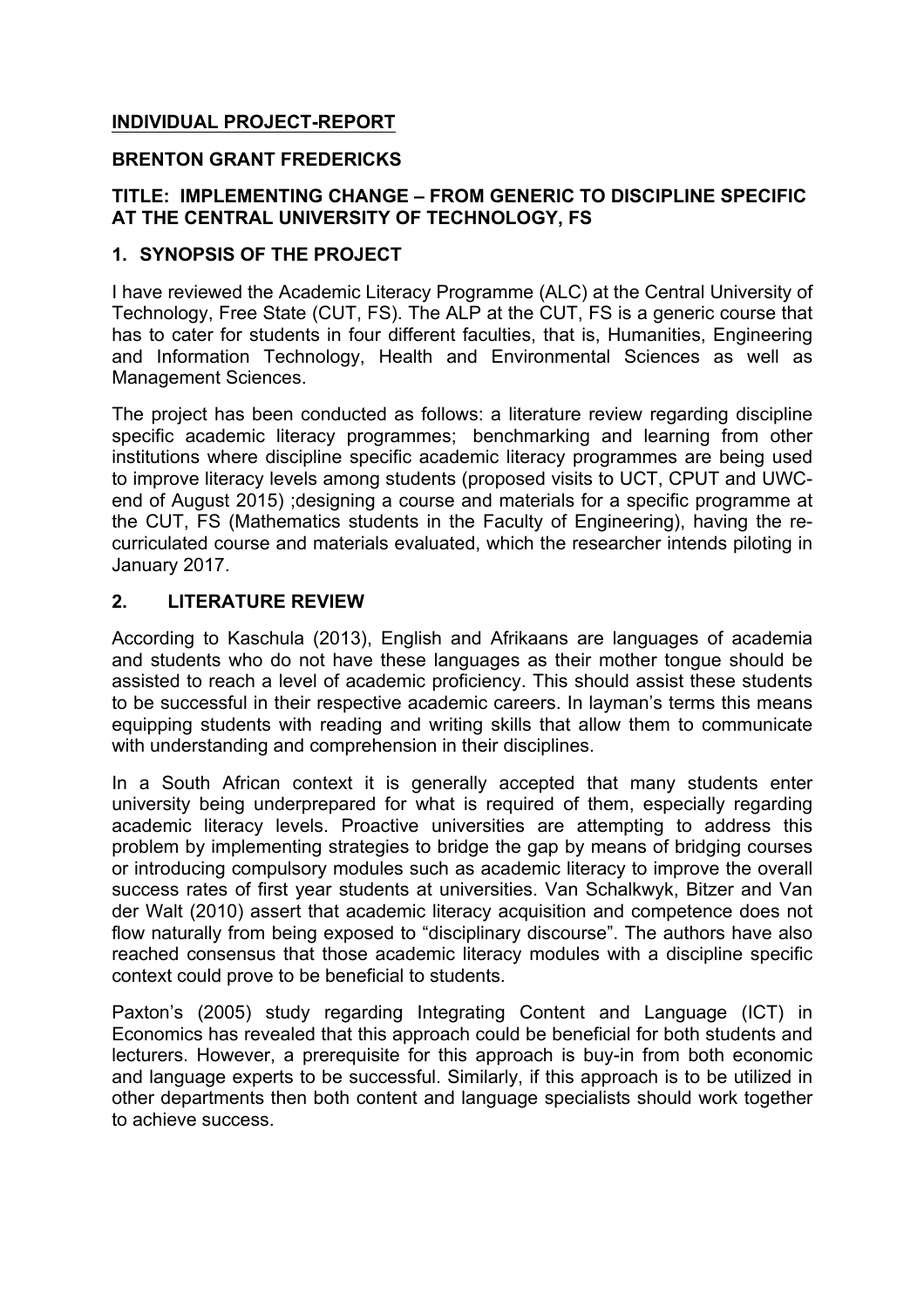# **1.4 THE PROBLEM**

The researcher is concerned that the academic literacy levels of first year students stifle their learning to such an extent that they fail their first year or drop out from university. In addition, the way in which the current AL programme is implemented as a generic course could also be ineffective. The aforementioned is compounded because there are no full time appointments, tutors are appointed on an annual basis but as soon as they find permanent employment they leave the programme, tutor training is lacking, and finding suitably qualified tutors is problematic and absenteeism of students is a major challenge.

# **3. CONCEPTUAL FRAMEWORK**

This research project has been informed by literature on generic and discipline specific approaches to dealing with academic literacy. In addition, course material from Cape Peninsula University of Technology (CPUT), University of Cape Town (UCT), University of the Western Cape (UWC) and the University of the Free State (UFS) institutions were evaluated to determine whether it would be suitable to use at the CUT, FS. Semi-structured interviews were conducted with experts in academic literacy. The information obtained from the interviews will be used to formulate course outcomes and objectives as well as the formulation of a course outline.

# **1.4.2 RESEARCH QUESTION**

• How successful is the ALP at the CUT, FS in meeting the outcomes of the course?

# **1.4.3 ASSUMPTIONS**

There are gaps in the ALP programme at the CUT, FS which will necessitate implementing new strategies in order to make the course more effective than what it currently is.

# **4. FINDINGS**

The findings below are with reference to the qualitative part of the project. The researcher visited the following institutions: University of the Western Cape (UWC), University of Cape Town (UCT), Cape Peninsula University of Technology (CPUT) and the University of the Free State (UFS). It is evident that all tertiary institutions have implemented an approach to address academic literacy at their respective institutions. The approaches are somewhat different but are all aimed at improving the academic literacy of first year students at university and in so doing address the high failure rate among first year students. The academics who were interviewed are in agreement that first time entering students at tertiary institutions are not equipped with the knowledge and skills they need to be successful at university.

A brief overview of academic literacy at the different institutions indicates the following: At the UFS the academic literacy teaching for first year students are is managed the Centre for Teaching and learning. The course is different for the different faculties. The learning outcomes for the course include the following: using a particular strategy to organise and comprehend texts, identifying and understanding the functions of discourse markers in texts, being able to make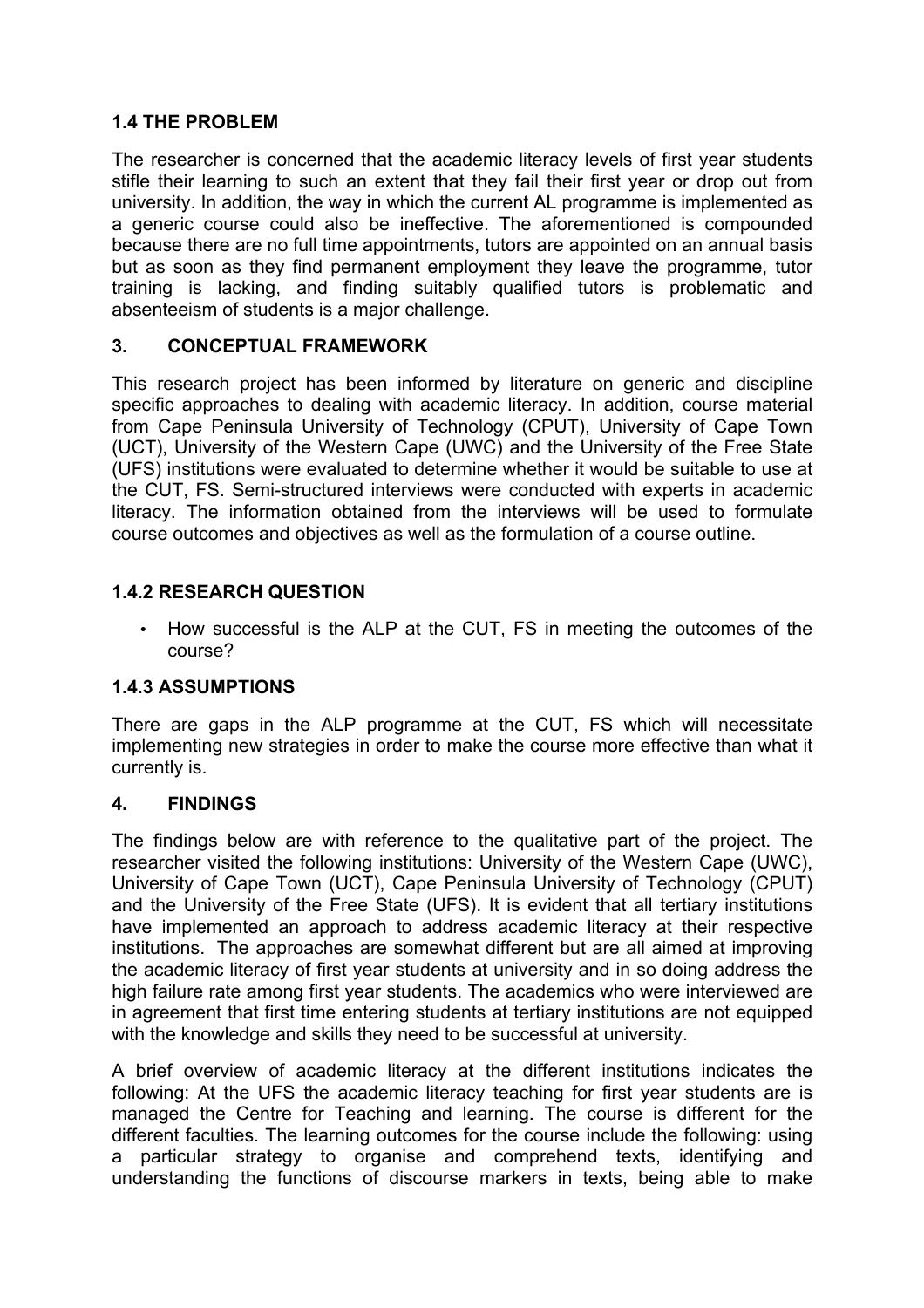inferences on a given text, accurately completing comprehension-based and problem-based tasks in the mode of written comprehension, extending and improving the vocabulary of students, summarising main ideas of a written text and taking notes and learning how to prepare for written texts.

The academic literacy module is a compulsory module at UWC in the Faculty of Teacher Education. They do not use a single approach to improving academic writing skills of students. The course is structured in such a manner that it utilizes a discipline specific approach but embedded is a skills based approach that focuses primarily on the acquisition of skills. The content of the course has the following outcomes in mind: academic socialization which with orientation to buildings, location of venues, checking e-mails regularly, introduction to discourses, taking responsibility for your studies and time management ; academic reading and writing but not English proficiency; academic writing especially argumentative and discursive but not really narrative writing; focus on introductions, body and conclusion, transitions, paragraph writing; exposure to journal articles; In-text referencing; bibliography-Harvard method used in social sciences and APA used in Natural Sciences; exposure to academic texts in line with field of study; introduction to concepts such as ontology, epistemology, pedagogy, scholarship, scholarly, field of enquiry and; unpacking of journal articles. The faculty has 1 permanent Academic Literacy co-ordinator, 1 tutorial co-ordinator and 10 tutors who are employed on a part-time basis. The academic literacy coordinator presents lectures to approximately 250-350 students. Work is then then consolidated in tutorial classes which are compulsory. Assessments include two major assignments which is essay based, one online assessment and shorter assessments given during tutorial classes.

At CPUT a discipline specific approach to teaching academic literacy is utilised. classes approximately 50 divided into two groups –deal with approximately 20 students, all students in arts course do the same work until September when they choose a specific discipline, permanent staff but limited, different departments responsible for own academic literacy, different faculties do not communicate with each other regarding course content-working in silos and the duration of course is one year.

At CUT, FS a generic approach is still being used. All four faculties receive the same tuition. The course is compulsory and is managed by the Department of Communication Sciences. There are 32 tutors who have been appointed. They receive training at the beginning of the year. The course outcomes include but are not limited to understanding and engaging in academic texts, developing and improving students' vocabulary, reading for study purposes, being able to argue a point, paraphrasing, summarising. Overall it is aimed at assisting students to cope with reading and writing demands at higher education institutions.

At UCT the academic literacy is managed by the Centre for Higher Education Development. There are permanently appointed staff members who work in the centre. The course focuses on knowle4dge and understanding practice, the development of skills in learning, listening, reading and note-taking, developing skills for academic essay writing, assisting students for examination preparation as well as group facilitation and interaction. It is discipline specific and lecturers in CHED